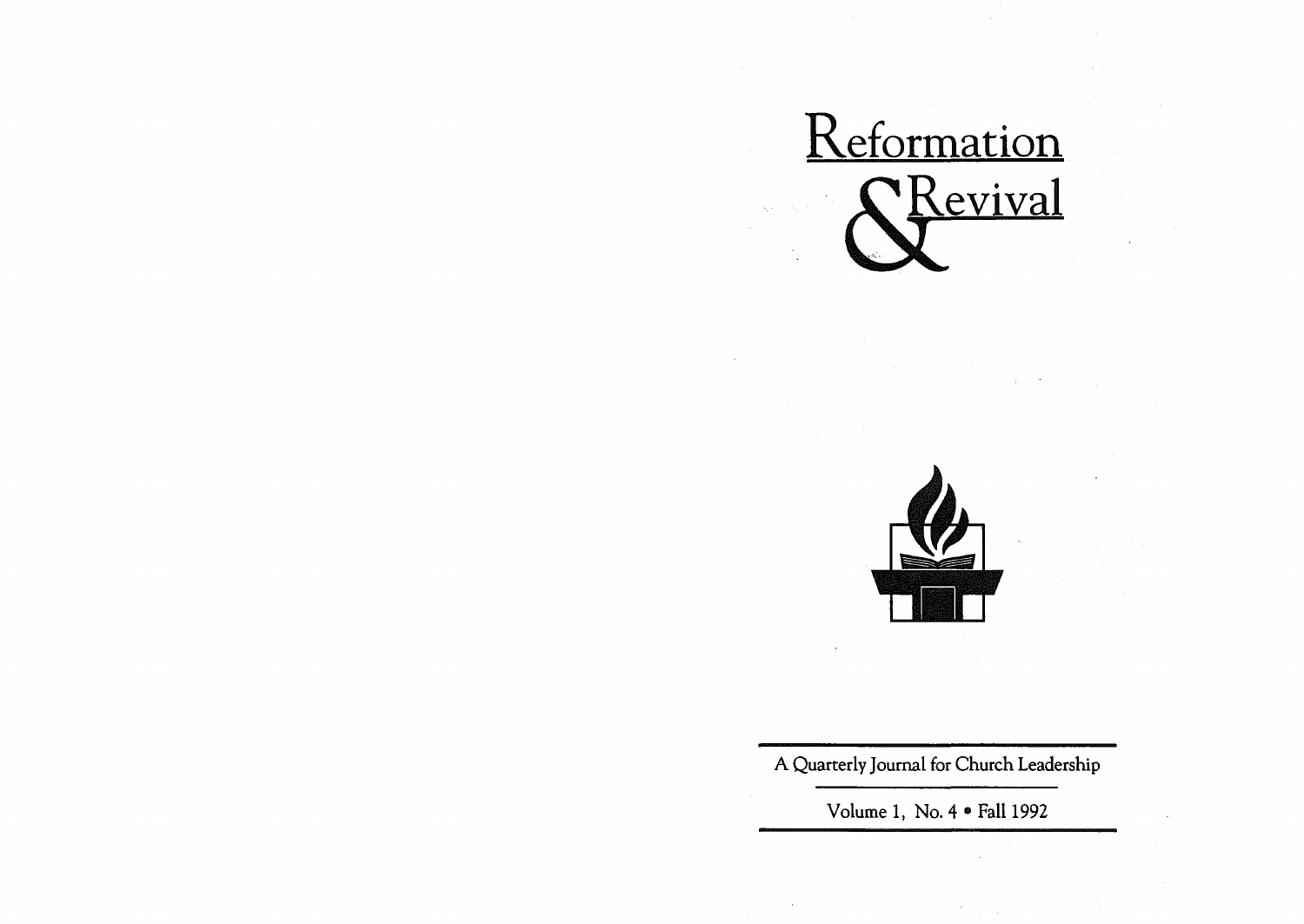# Who Else? An Appeal for True Preaching!

R. C. Lucas

Editor's Introduction: This article was originally a letter mailed *to* encourage evangelical ministers in the EvangelicalMinister's Assembly, which convenes in London each June. It retains much of its original letter format and is only slightly altered for publication in this form. R. C. Lucas wrote it to encourage ministers to consider the question, "Who will bring the Word of God to your church-if-you don't?"

Writing from King's College,Cambridge, on September 23, 1782, to Mr. J. Venn (the son of the better known Henry) on the occasion of his ordination, Charles Simeon said,

My dearest friend, I most sincerely congratulate you, not on permission to receive 40 pounds or 50 pounds a year, nor on the title of Reverend, but on your accession to the most valuable, most honorable, most important, and most glorious office in the world-to that of an ambassador of the Lord Jesus Christ.

It is the hope and purpose of the June Assembly to serve those in the great office of the pastor/teacher. In difficult and confusing times we all need help and encouragement from one another. We need to understand our task and believe it: we need a firm confidence in the fact that we have a great work to accomplish which will not be done if weand like-minded pastors in all the Protestant churches-do not do it. Let me give seven illustrations of what I mean; there could certainly be several more.

1. *Who else but the pastor/teacher can devote himself wholly* to *prayer and the ministry* of *the Word?* 

Christians today, like everyone else it seems, lead very busy lives with all too little time for prayer and Bible study. To be fulltime in the church pastorate, to be freed from the daily business of earning one's living, to have a real measure 19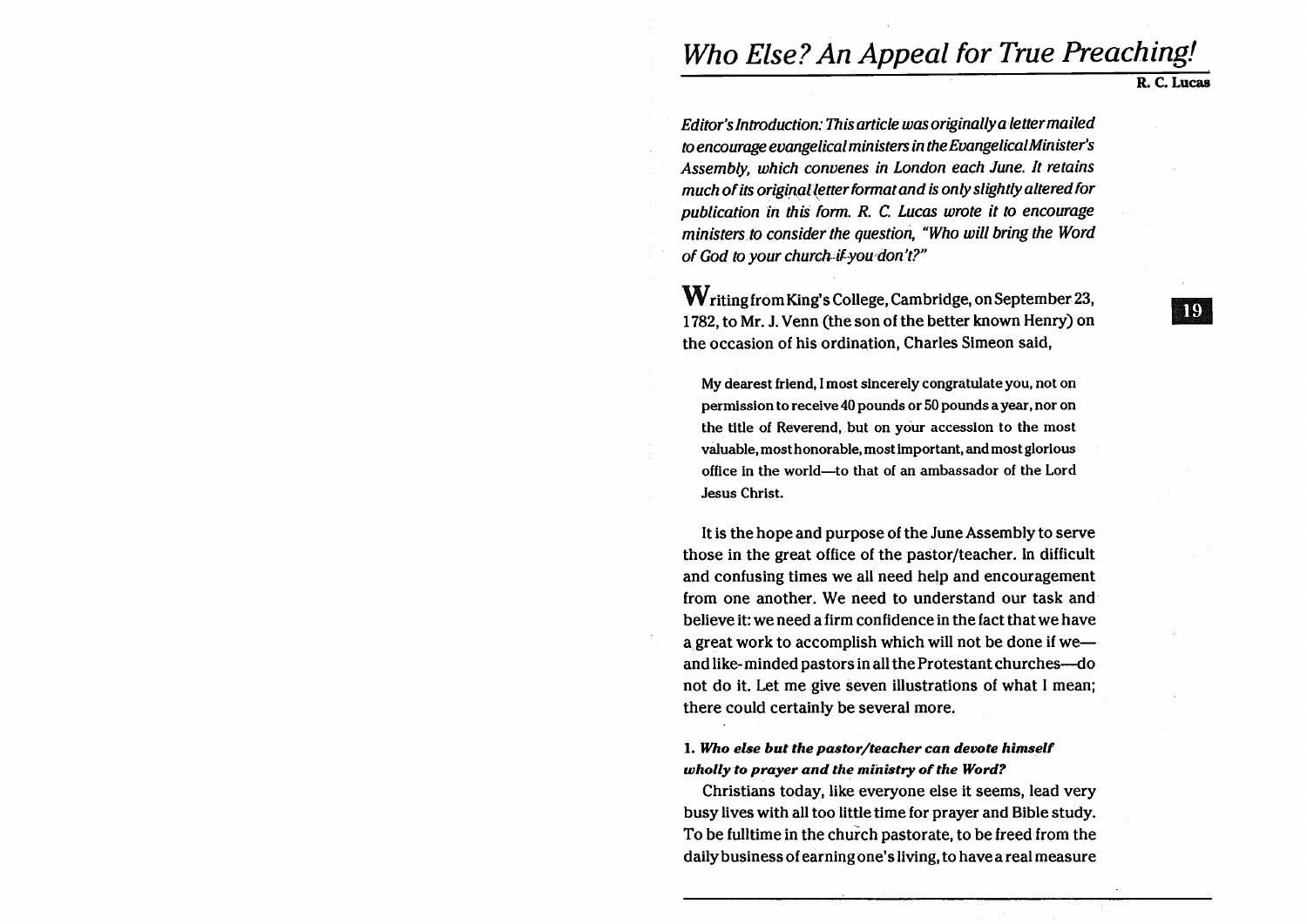of security in precarious times, to "have time" to think and pray and give oneself to the sacred Scriptures, this is a remarkable gift and provision of God. Like Moses' mother we are paid to do the one job above all others that we longed to have. From time to time I find it salutary to repent of selfpity and gentle grumbling and recognize my astonishing privilege. Therein, of course, lies our heavy responsibility before God and man. As every young minister knows, it is the easiest thing in the world to fritter that precious time away, to find handling the 24 hours of comparative freedom a difficult discipline, and to slip into bad habits that may, in the end, last a lifetime. For instance, to have one's office at home is not always a blessing-for wives as for husbands-and it is interesting that American pastors tend to "go to the office" in their church buildings.

It is perfectly possible, however, to be both disciplined and industrious and still fail *to* do that for which God gave you the time. Parkinson's Law, that "work expands to fill the time available for doing it," applies to parish work as to any other. It requires a steady, almost ruthless, determination in order to maintain any semblance of the apostolic ideal of Acts 6:4. It also requires a "considered neglect" of other duties (how easy it would be if our only distraction were the oversight of arrangements to care for some believing widows!), or rather a delegation of these duties to Christian men. There lies the rub. Many evangelical pastor/teachers take on new charges where at the start, there is not one man full of faith and the Holy Spirit. However, if we do not immediately and perseveringly aim for Acts 6:4, there never will be such men to share the work. We must break into the circle of decay somewhere, not at first expecting sympathy or understanding from an untaught congregation.

I know that this appeal will touch the conscience of all who are truly called by God to the work of the pastor/ teacher. Alas, there are not a few ordained men who discover,

later in life, that they never had such a call. Speaking recently to a young minister who shows unusual aptitude for the work of preaching and teaching, I discovered that he had been reading eight chapters of the Bible every day since his conversion (which itself took place in most unpromising and awkward circumstances). In response to my evident surprise he said, "But isn't that sort of thing part of a call to the ministry?" I'm sure that it is! How many chapters one reads every day is not the point. But the authentic sign of "the pastor/teacher to be" is to have set one's heart, with Ezra (7:10), to study the law of the Lord, and to do it, and to teach his statutes to Israel.

This, then, must be our great priority if there is to be a true rebuilding, in both reformation and renewal, of the churches of our country. We must, very simply, get back to our number one task and priority.

One final word on this point: When I read Lloyd-Jones on Preaching and Preachers (see review in this issue), I remember thinking that Anglican evangelicals would never accept so exclusive a view of the tasks of the minister of the gospel. But I still hope that we are willing to learn, despite our many traditions. It grieves me when I hear Westminster Chapel, in the Doctor's day, described as simply a "preaching shop." That is ignorant, and takes no account of its peculiar position and opportunity. Have such critics ever read The First Forty Years, lain Murray's brilliant Volume One of the Lloyd-Jones biography? Do they know nothing of his labors in Sandfields, in Wales? There, if you like, was a true living church and community of a rare kind. Not long ago I drove past Port Talbot and slipped off the motor-way in order to find the old Forward Movement church building. Silent and somber, without notices of activity, it was a rather dreary sight, as were the environs. Even today with new estates, I cannot think that a young minister called to· those parts would not feel himself facing a most formidable and up-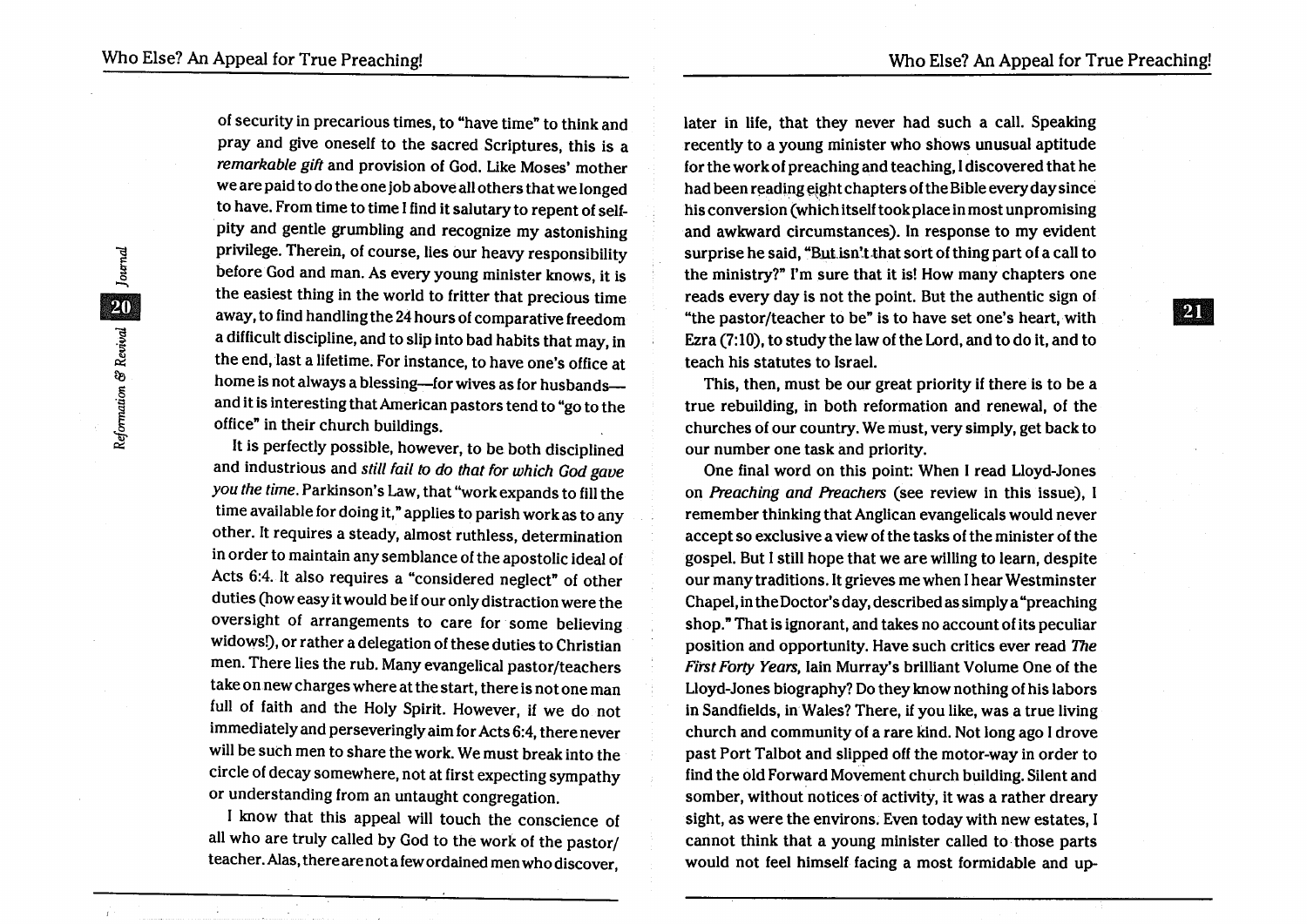23

hill task. But, as Luther would put it, it was the Word that did it!

### *2. Who else, but the pastor/teacher will defend the faith today?*

There is a widely held belief that this is the peculiar responsibility of other church leaders or authorities. Naturally, convictions of this sort have not been helped by the miserable affair of the Durham bishopric. Here we have a bishop who openly denies the bodily resurrection of Jesus. This has given the church what one calls "academic terrorism," but, thankfully, the churches are becoming tougher in resisting this with vigor.

What may be lacking these days is a sufficient willingness to fight for the faith as, for example, Bishop Gore did in the famous "Hereford Scandal" of 1917. I believe we should encourage our leaders to "take up the cudgels" in their ecclesiastical gatherings. What is needed is not "slops" but strong meat. What a power for good that can be!

However, let us remind ourselves that the bishop of the New Testament is none other than the pastor/teacher of the local congregation! It is worldliness which imagines that the only utterances which enjoy influence are those of important public leaders. After all, how many people really read most of the utterances of such men? Not many in your congregation, my brother, and perhaps fewer in your local community. In any case, few of today's church leaders, understandably in view of the times in which they grew up and were trained, know how to "handle the Bible." Since the Bible is "God preaching," what matters is that His voice is heard! We need not fear for the influence of His voice.

Controversial preaching was never easy. We all cringe at "knife-happy" preachers. (Murray's previously referred to Volume One of theLloyd-Jones biography provides some of the most helpful treatment of the wrong spirit in

denunciatory preaching that I have ever read. I commend it to you who preach.) Nevertheless, controversial preaching is a major feature of the Gospels and Epistles. Christ and His apostles use the utmost platnness of speech in discriminating between truth and error. We must dare, humbly but boldly, to follow.

No doubt God has His own ways of seeing to it that His church is the pillar and bulwark of the truth (see 1 Tim. 3: 15). Raising up a young English don at Magdalen, Oxford, in the middle years of this century, Clive Staples Lewis, may prove to have done more for the defense of supernatural Christianity than anything else in our times. And this through children's stories, as well as weightier works!

But in the New Testament there is no doubt about the responsibility of the pastor in this regard (see 1 Tim. 1:3f; 1:18f; 3: 14ff; 4:lff; 6:3ff; 6:20-21). So let's buckle down to the work afresh. Don't despair when atheists get prime time and receive a hearing. The live churches are still growing, and many grow not just in enthusiasm but in the grand convictions of Athanasius, Calvin, and Luther. The power of clear doctrinal preaching is still very great. God multiplies the loaves and fishes so that thousands are nourished and cease to be sheep without a shepherd.

InCidentally, some of these critics say helpful things. Don Cupitt, a recognized atheist in Great Britain who gets prime time on the BBC, recently wrote, "A new kind of asceticism is emerging, as many of us react sharply against the extreme eudaemonism, the intellectual and emotional softness and self-centredness of popular belief." Yes, indeed! I react sharply for one. The sooner we evangelical pastors, who want biblical standards, clearly and openly renounce "entertainment Christianity" in all its shapes and forms (and they are legion) the better. Our church buildings are not theatres or concert halls. We have serious work to do, teaching the Bible. It won't be easy to resist the amazing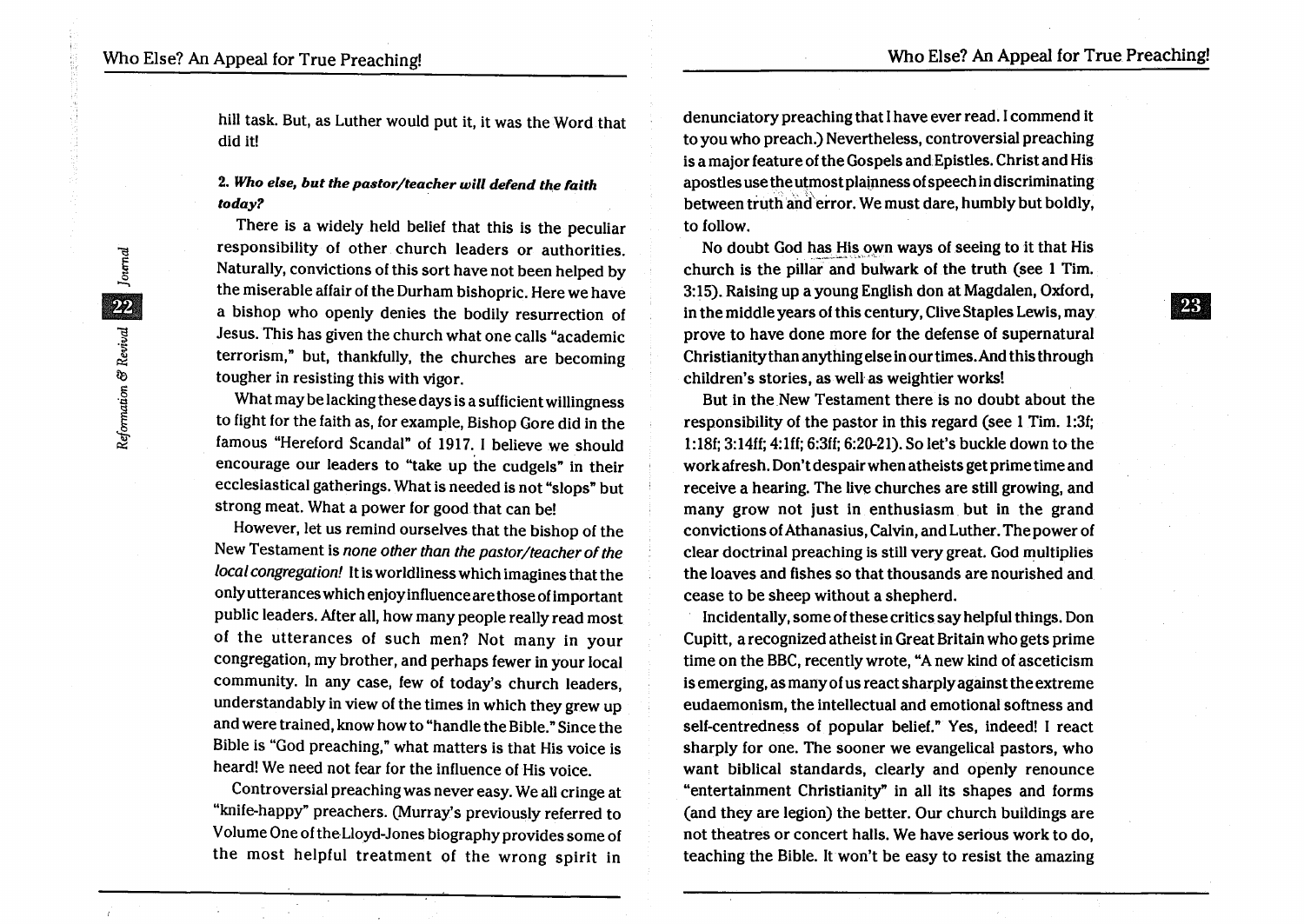modern pressure to turn almost everything, from breakfast on, into entertainment, but it may be exhilarating to try!

#### *3. Who else but the pastor/teacher can bring back to our nation the knowledge of the true God?*

It is useless and unreasonable to expect religious broadcasting to engage in a serious and sustained treatment of scriptural Christianity. It, too, is in the entertainment business. Not that we should fail to support those brave Christians, with requisite skills, who try to stem the tide of religious drivel reaching millions of homes and insert, as they do, some genuine Christian testimony. But experience shows that most producers have little more discernment than the pigeons outside my window who peck hopefully at any grit or garbage in lieu of absent grain.

No, here again it is a growing conviction of mine that if the pastor/teacher does not do this job then it will simply not be done.

We have often been told that it is only our doctrine of Scripture that separates and divides us from fruitful cooperation with non-evangelicals. This is simply not so. It is not issues such as inerrancy that separate us so drastically from our non-evangelical contemporaries, but a fundamental disagreement as to who God is, and what is His name.

Take an obvious example. I once preached a series of five lunch-hour sermons on the anger of God. Purposely, with one exception, I stuck to the New Testament. It was an eyeopener to the preacher if no one else! Now no series like this, calmly and clearly taught, will more certainly divide us from the majority of religious teachers today. They tell us frankly that they do not, cannot, and will not believe in this God. Exactly! They are, quite simply, unbelievers, and they do not know it. How can they join in the worship of heaven which so often centers around God's just judgments? The

glorious beings around the eternal throne rejoice continually in that pure and righteous wrath that will, in the end, eiiminate all that offends and opposes God. "Hallelujah! The smoke from her [the great harlot] goes up for ever and ever" (Rev. 19:3);

In our daily prayers we are required to ask that God will hallow His Name. In our regular teaching ministry we cooperate in the work of making Him known. Through our words (how the angels must envy us!) men and women, boys and girls, may get a first glimpse, awesome yet wonderful in its attractions, of the Eternal God and of His Son, our Lord and Savior Jesus Christ.

One reason why I love to move among my more "Reformed" friends is that they think and speak so much of the greatness of God. With them I wilt when the evangelist pleads with young people to be concerned about God, offering every inducement, seemingly ready for any reasonable bid as long as it is made now. In heaven's name, why not tell them rather that, despite their foolish lack of concern, their ignorance and rebellion, God is concerned for them? That is the amazing news—almost too good to be true—that the true God accepts the unacceptable through sheer grace and goodness, for Jesus' sake.

Will you, my brother pastor, not give yourself afresh to this supreme task of declaring the whole counsel of God, lest the churches lose touch completely with the only true God and are consumed by idolatry?

#### 4. Who else but the pastor/teacher can give the Bible back *to the British people?*

I gladly recognize the labors of numerous Christian teachers 1n schools seeking to do the vital work of teaching the Scriptures-similarly in evangelical theological colleges. But the fact is that the Bible seems not to "teach" anything quite so well outside the realm of the local living church.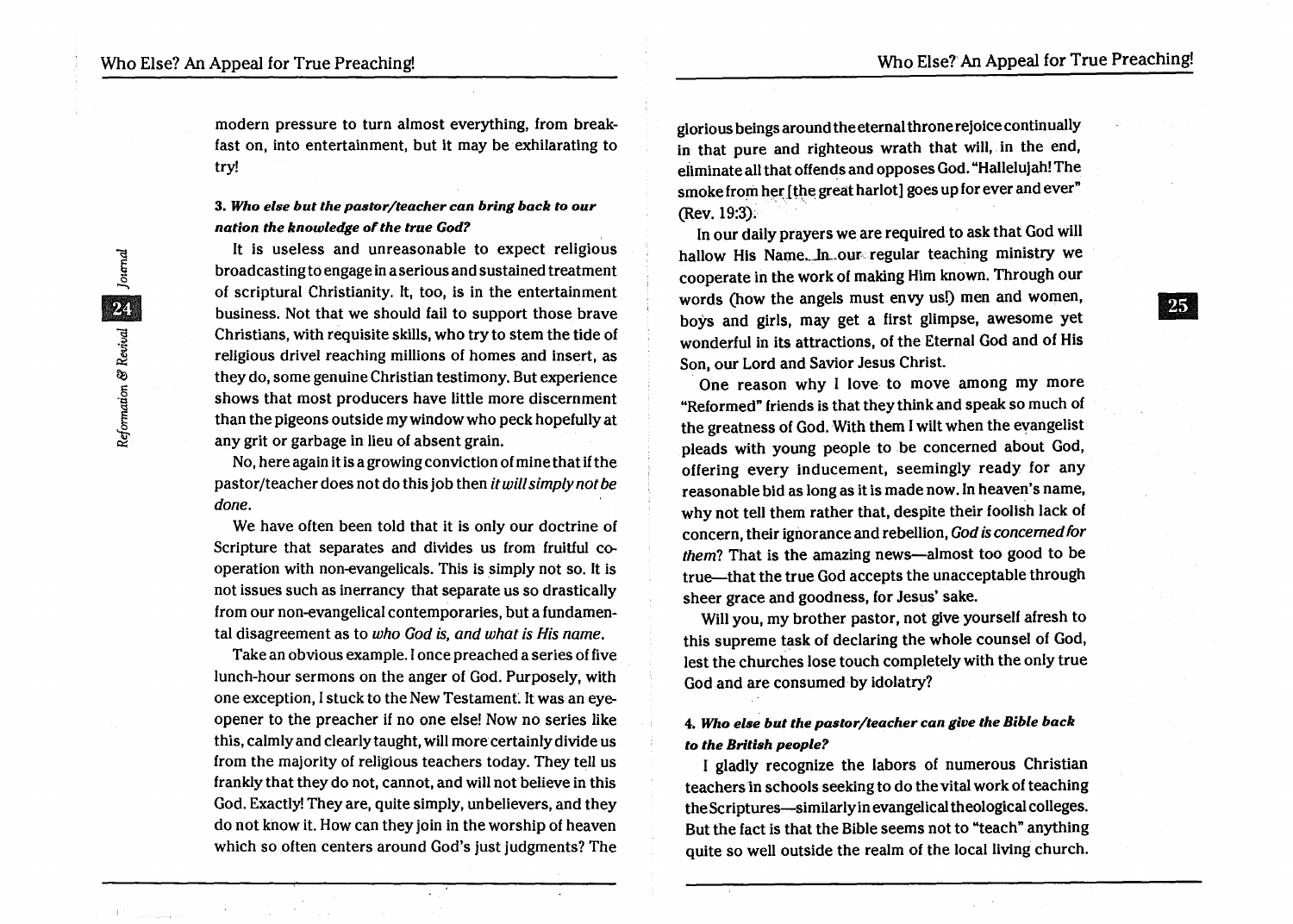The classroom does not take kindly to "preaching," and the Bible is nothing if it is not a preaching book. Is this one reason why scholarship divorced from the preaching situation produces such disappointing commentaries? Whenever I come across a fine commentary-and this can be outside the "conservative" stable, like Cranfield's splendid two volumes on Romans in the new International Critical Commentary series-I say to myself, "This man must preach on Sundays."

I doubt whether we shall see a deep understanding of the Bible spreading out and about among the churches and beyond unless the pastor/teachers themselves become "mighty in the Scriptures." I find that it is in regular preparing and preaching that I come to quite new appreciations of the power of the Bible to speak today, and many of you must find the same.

The truth is that personal "quiet times" and Bible reading notes are not sufficient for Christian people. Teaching in His church is the God-ordained way of opening minds to the truth and truth to human minds. This is primarily a speaking, not a writing, ministry.

For one hundred years, with some bright exceptions, there has been a deepening famine of the Word of God preached in the churches, even in those called evangelical. The chief cost of relieving that famine is the hard labor of the pastor/teacher in prayer and study.

Of course radical biblical criticism is a major reason for a church without a message. But my guess is that it is becoming an increasing irrelevance as living churches and radical theology move out of range of each other. (fhe obvious exception is seen in the ruining of ministerial candidates in training, like one poor lad who told me on the morning of his ordination examination he had nothing to pass along except his doubts.) When I was a student many dubious notions used to be purveyed on the grounds that they were "assured results of modern criticism." I seldom found then, or since in over 35 years of active ministry, that these new ideas had any power evangelistically or pastorally. And now I think we must be out of our minds if we allow lay leadership or aspiring teachers in our churches to be trained by the degenerate theology offered by such an approach. Of course if we are looking back to giants like Lightfoot, well and good. But what can one say when taking up the Cambridge Bible Commentary series (based on the NEB text) on the letters of Peter and Jude only to find at the end of 2 Peter an extended note on the Christian hope which tells readers that "The expectation of a last day, when Jesus the Lord will return, must be abandoned. In practice it has been abandoned...." The man hasn't even done his field work. Or does he never enter into one of today's growing churches, where hundreds, even thousands, in university centers, rejoice to sing of Christ's coming again? Such ludicrous and lamentable theology as I have alluded to has nothing to offer us, except as an explanation for the plight of the older denominations in the West-and, alas, one explanation for the growing anti-intellectualism of charismatic groups and many house churches.

My pastor friend, every time you find yourself in a pulpit, speaking at a wedding service or at a graveside, remind yourself, "I am here to teach the Bible, only thus can I meet the needs of these people and of the hour." You will do this if you share the vision that in every town of any size in our country there should be at least one church (denominational labels don't matter a jot!) where the Scriptures are properly and effectively taught. No children's talk is ever a substitute for a serious sermon (which all from 13 upward can understand)! No missionary speakers unless they, too, teach the Bible. Normally, there should be no preparation at the last minute (Saturday evenings or Sunday afternoons) except last minute touches. (Let's face it, Spurgeon was a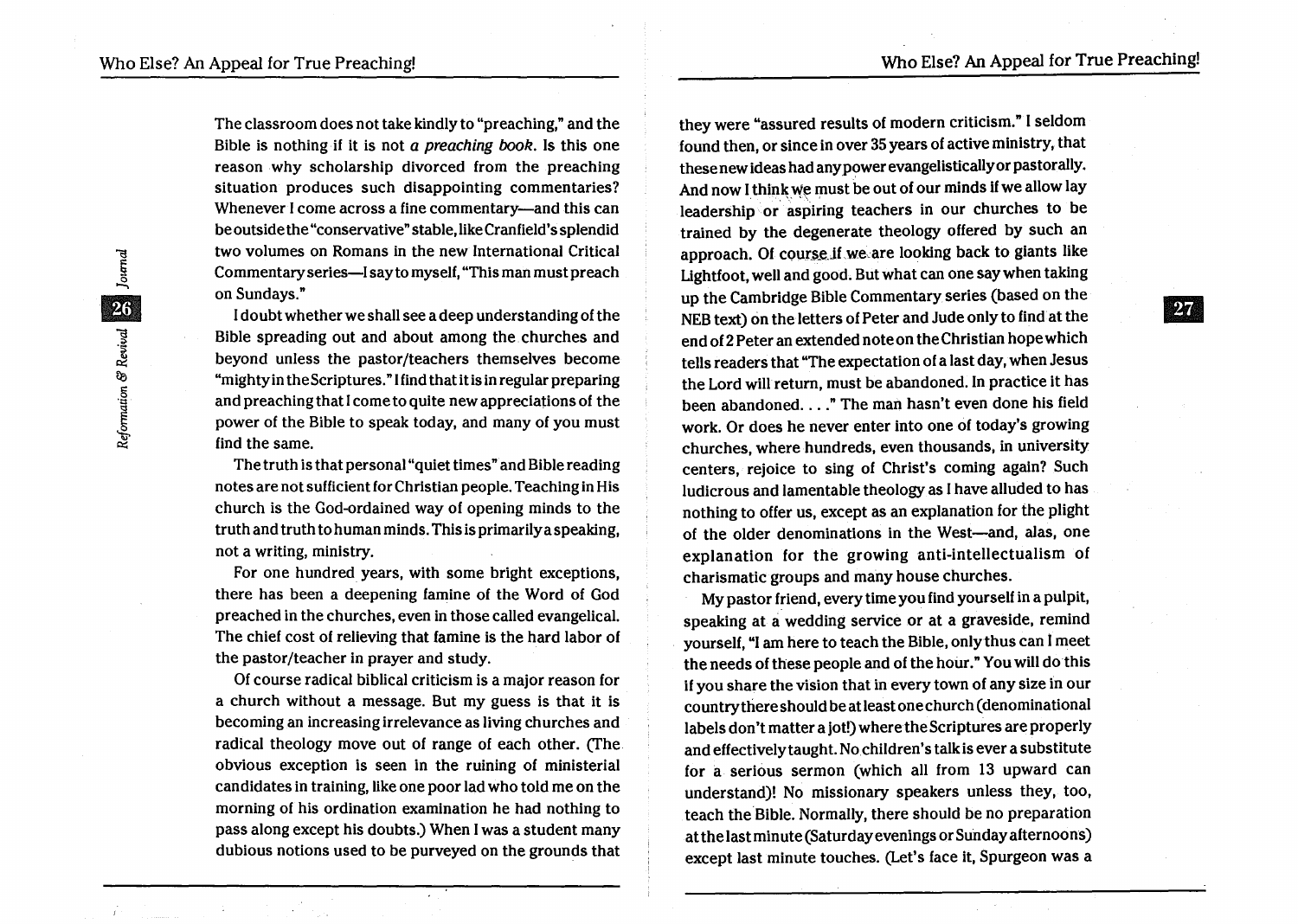genius:we should not follow his extraordinary habits unless we can produce his extraordinary results!) We should not expect to pull any bees from the proverbial ministerial bonnet. Sentimentalism is out for the true preacher of the Word. Unnecessary jesting and unnatural shouting are a hindrance. Pulpiteering, by which I refer to oratory and the "hot air" of much content, is unbecoming to the minister who would teach the Word. And I would add, no laypreaching unless the person preaching is evidently gifted well above the average!Apologies for God's truth are a positive nuisance, and clerical cant will help no listener. And false modesty is out in light of Paul's words regarding Timothy's "letting no one despise" his youth.We are not to give little chats, or dull and endless lecture series. Who is sufficient for these things? You must know the answer to that if you know your Bibles.

#### *5. Who else but the pastor/teacher will train the laily properly?*

I will be brief for a change. The Scriptures know no clericalism. To all the people of God belongs the work of the ministry. This is still a revol utionarytruth for most churches if practiced as well as preached. How are Christian people to discover their worth and their gifts? Ephesians 4:1lf. is the only answer I know.

Extension courses from good colleges have a useful place. But in my view they arise largely because the pastor/ teacher is not doing his job. Uving Christian communities offer the best sphere for theological and ministerial training for the layman.

If we stick to our work to the last, and speak the truth in love, other works and workers will ultimately spring up around us, though patience, always linked with teaching, will be necessary (2 Tim. 4:2c).

*6. Who else but the pastor/teacher can hope substantially to change the course of the church in our land?* 

Space forbids the possibility of expounding this hope in a worthy way. Suffice it to say that recent use of the Davies Dictionary on Liturgy and Worship gave me a curious glimpse of some of the less admirable effects of the "catholic" revival in the Anglican Church these last 150 years. Seventeen pages on vestments with less than a column on the sermon seemed to typify the outlook of this approach. It all seemed leagues away from the gospel and the biblical hopes we have for the churches. Indeed, it often seems to me that decaying . tractarianism, with liberalism eating at its vitals, doesn't know how to recognize God's church when it sees it.

The new evangelical' movement is now well past its beginnings, but will it be sustained with biblical integrity and apostolic zeal? Only if we renounce old habits like "biting and devouring one another," as Paul puts it in Galatians 5:15. And only if the pastor/teacher keeps his nerve, his message, and his willingness to suffer for the gospel. It is awfully easy to adjust our position just that inch or so from the line of Scripture in order that we may not be persecuted for the cross of Christ. One of the things that makes me apprehensive about "full gospelism" is that it is so acceptable. "Healing," for example, is just the gospel today's world desires since it has an obsession with health and happiness. But Christianity without tears isn't on offer right now. God will wipe away all tears, but that is for the world to come! Meanwhile, we must go forth weeping, sowing in tears, if we hope to reap a harvest and see God do great things for us (Psalm 126).

## *7. Who else but the pastor/teacher can hope to contribute so effectively to the welfare* of *our nation today?*

It is far too easy to join in the chorus of criticism one hears of the born-again movement in the U.S., and to ask why, if **29**